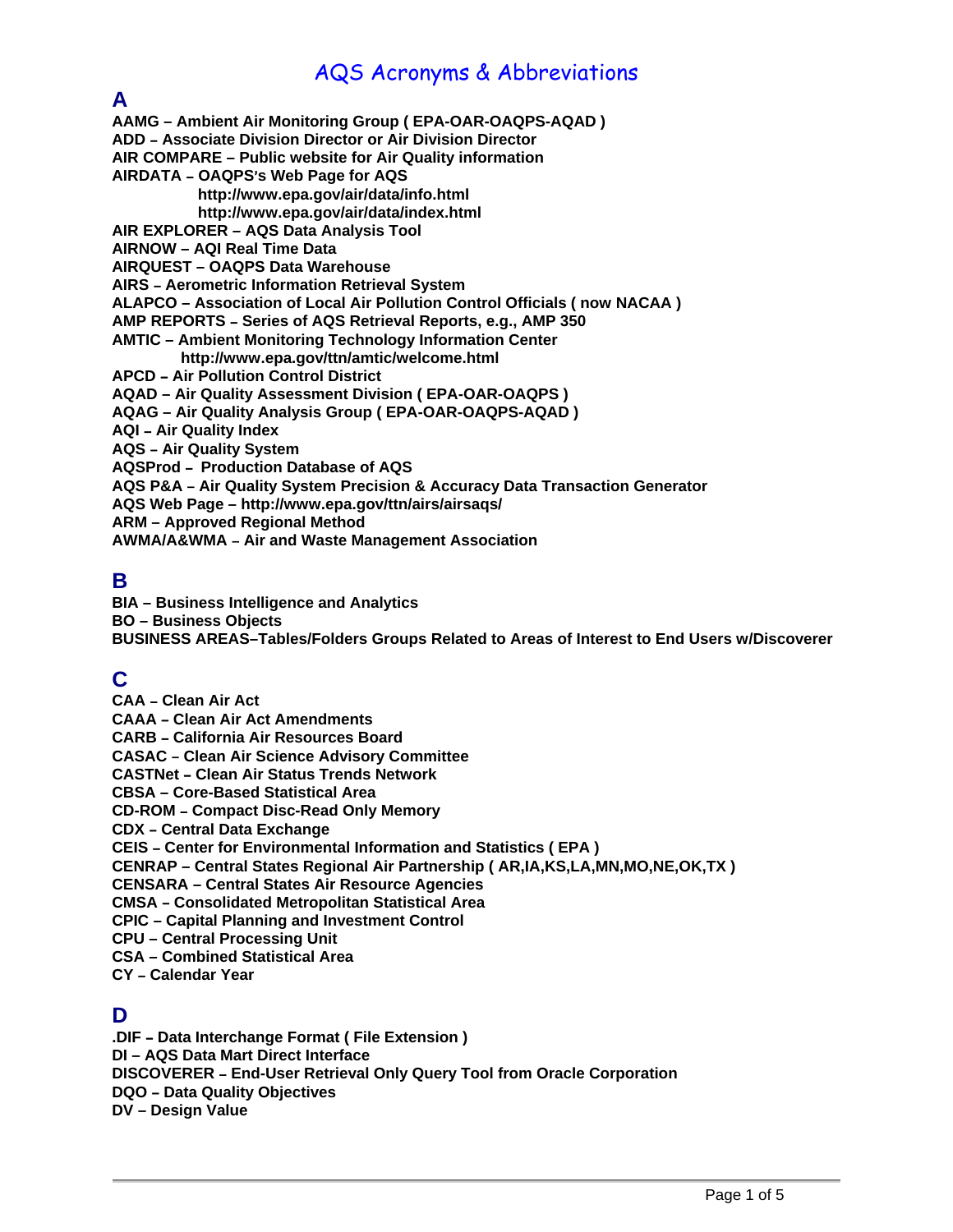## **E**

**ECOS** – **Environmental Council of the States** 

**EDR – Environmental Data Registry** 

**EDS – Electronic Data System or Energy Data System** 

**EIS – Emissions Inventory System** 

**EIS - Environmental Impact Statement** 

**EIAG - Emission Inventory and Analysis Group (EPA-OAR-OAQPS)** 

**EN – Exchange Network** 

**EPA - Environmental Protection Agency** 

**ERD - Entity Relationship Diagram** 

**ESAR – Environmental Sampling and Analysis Results data standards** 

**ETL – Extraction, Transformation, and Load Software** 

**EUL - End User Layer for use with Discoverer** 

### **F**

**FAQ - Frequently Asked Questions** 

**FDMS – Filter Dynamics Measurement System** 

**FEM – Federal Equivalent Method** 

**FIP - Federal Implementation Plan** 

**FIPS - Federal Information Processing Standard** 

**FOIA - Freedom of Information Act** 

**FR – Federal Register** 

**FRM - Federal Reference Method** 

**FRS – EPA's Facility Registry System** 

**FTE – Full Time Equivalent** 

**FTP - File Transfer Protocol** 

**FY** - Fiscal Year

#### **G**

**GIS** B **Geographical Information System GPRA - Government Performance and Results Act GPS - Global Positioning System GUI - Graphical User Interface** 

### **H**

**HAP - Hazardous Air Pollutant HH - Hour of the Day .HTM / .HTML - HyperText Markup Language ( File Extension ) HTTPS – HTTP Over SSL ( Protocol enabling the secured transmission of Web pages)** 

#### **I**

**ICR – Information Collection Request ID - Identifier ( User-Id is one ID used in AQS ) IG - Inspector General IMPROVE - Interagency Monitoring of Protected Visual Environments IP - Internet Protocol IPA - Intergovernmental Personnel Act ISO - Information Security Officer ITEP – Institute for Tribal Environmental Professionals / NAU ( Northern Arizona University ) ITG - Information Transfer Group ( EPA-OAR-OAQPS-OID )** 

**ITMRA - Information Technology Management Reform Act ( AKA Clinger Cohen )** 

### **J**

**JAVA – Programming Language and Specialized Platforms Invented by Sun Microsystems (Used by AQS Program and Discoverer)** 

**JVM – Java Virtual Machine (AQS Uses this, which must be installed on your computer)**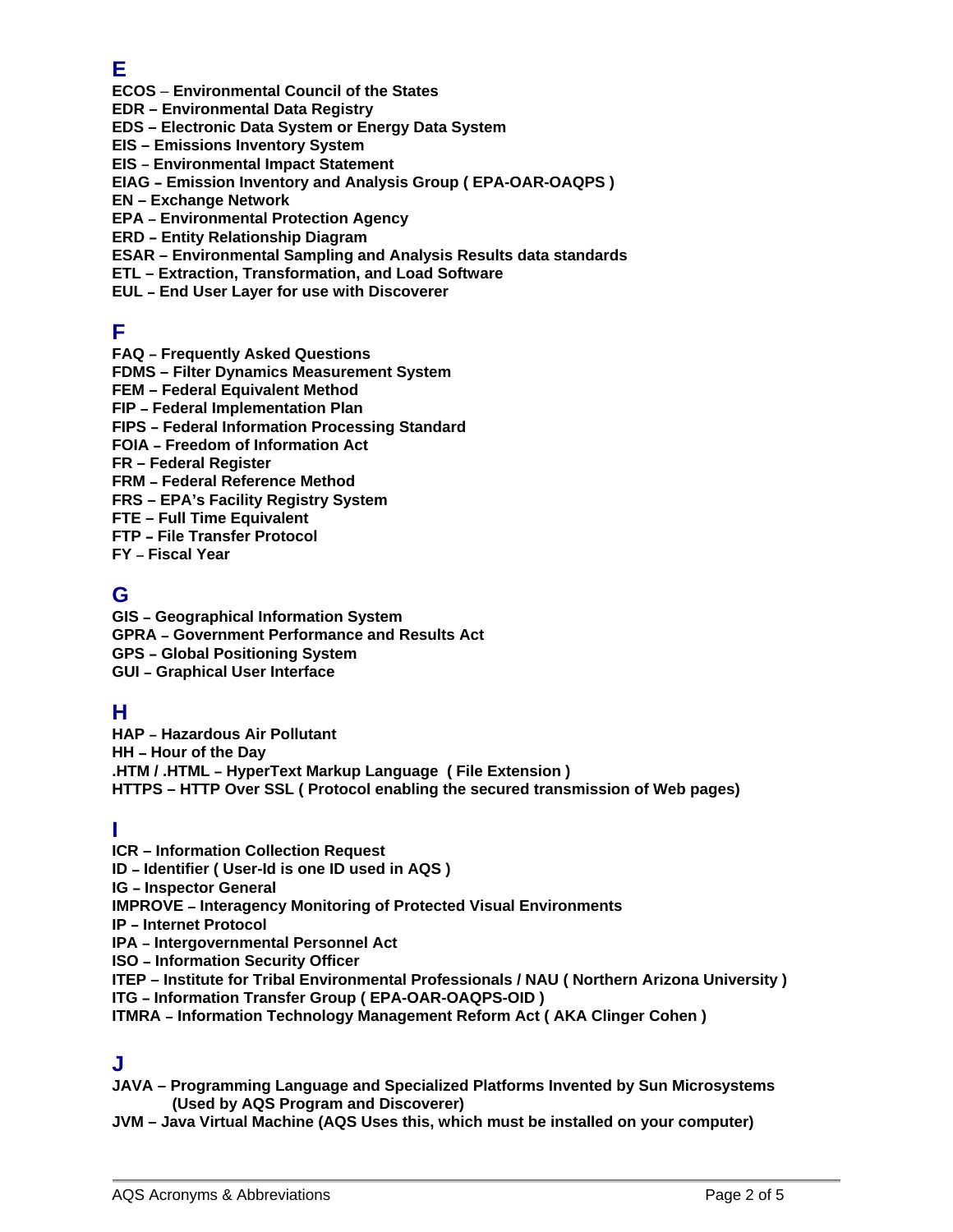#### **L**

**LADCO - Lake Michigan Air Directors Consortium LAN - Local Area Network LAT - Latitude LM - Lockheed Martin LMIT – AQS Development Contractor LON - Longitude** 

### **M**

**MANE-VU – Mid-Atlantic / Northeast Visibility Union (CT,DE,DC,ME,MD,MA,NH,NJ,NY,PA,RI,VT,VA) MARAMA – Mid-Atlantic Regional Air Management Association MDL – Method Detection Limit MET – Meteorological MI - Minute of the Hour MIDWEST RPO – Midwest Regional Planning Organization ( IL,IN,MI,OH,WI ) MM DD YYYY - Month, Day, Year MOA - Memorandum Of Agreement MOU - Memorandum Of Understanding MSA - Metropolitan Statistical Area MSO - Multi-State Organization** 

## **N**

**NAAQS - National Ambient Air Quality Standard** 

**NACAA – National Association of Clean Air Agencies** 

**NADG - National Air Data Group ( EPA-OAR-OAQPS-OID )** 

**NAMS - National Air Monitoring Station** 

**NAPAP - National Acidic Precipitation Assessment Program** 

**NARSTO – North American Research Strategy for Tropospheric Ozone** 

**NATTS – National Air Toxics Trends Sites** 

**NCC – National Computer Center** 

**NCORE – National Core Multipollutant Monitoring Stations** 

**NEI – National Emissions Inventory** 

**NEIEN – National Environmental Information Exchange Network** 

**NESCAUM - Northeast States for Coordinated Air Use Management** 

**NIST – National Institute of Standards and Technology** 

**NOAA - National Oceanic and Atmospheric Administration** 

**NOx – Oxides of Nitrogen** 

**NPEP – National Performance Evaluation Program (for Monitor Quality Assurance)** 

**NPS - National Park Service** 

**NTIS - National Technical Information Service** 

**NTSD – National Technical Services Division ( OEI )** 

## **O**

**OAQPS - Office of Air Quality Planning and Standards (EPA-OAR ) OAR - Office of Air and Radiation OC – Organic Carbon OCM – Organic Carbon Mass OEI - Office of Environmental Information OGC - Office of General Counsel OID – Outreach and Information Division ( EPA-OAR-OAQPS ) OMB - Office of Management and Budget ORD - Office of Research and Development (EPA)** 

**OTOP – Office of Technology Operations and Planning ( OEI )**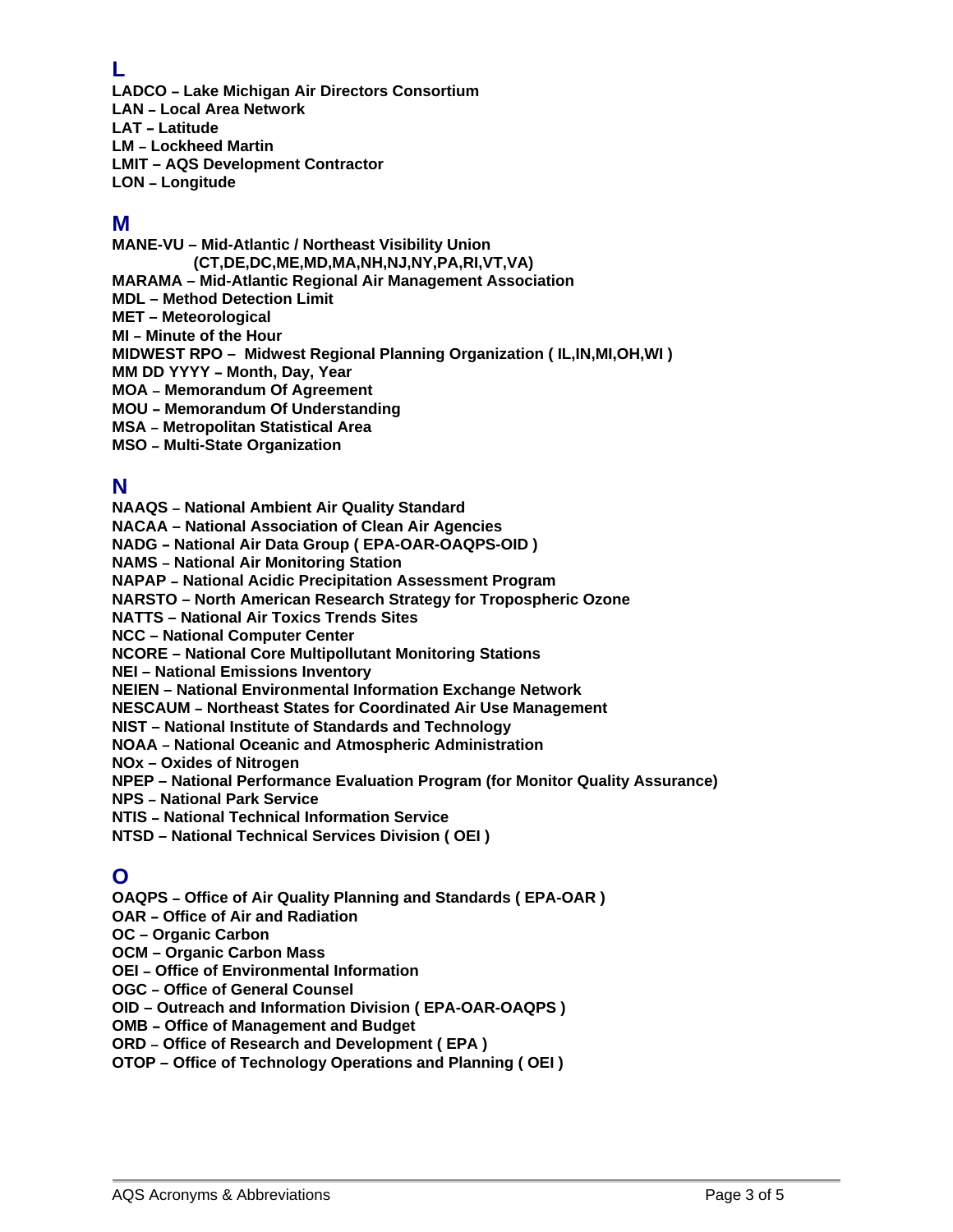## **P**

**P & A - Precision & Accuracy Data** 

**P & B – Precision & Bias Data** 

**PAMS - Photochemical Assessment Monitoring Station** 

**PART – Program Assessment and Results Tool** 

**.PDF - Adobe Portable Document Format ( File Extension )** 

**PM - Particulate Matter** 

**POC - Parameter Occurrence Code** 

**POM – Polycyclic Organic Matter** 

**POP - Persistent Organic Pollutant** 

**PQAO – Primary Quality Assurance Organization** 

**.PRN – Printer Text ( File Extension )** 

**PSI - Pollutant Standard Index ( Replaced by AQI )** 

## **Q**

**QA – Quality Assurance QAPP – Quality Assurance Project Plan QIP – Quality Improvement Plan QMP – Quality Management Plan Q/C – Quality Control** 

### **R**

**RAMP – Regional Air Management Partnership RAPS – Regional Air Pollution Study RDBMS** B **Relational Database Management System ( Relational Database that stores data ) RIA - Regulatory Impact Analysis RO** - Regional Office **RPO - Regional Planning Organization .RTF – Rich Text Format ( File Extension ) RTI** B **Research Triangle Institute ( EPA Contractor that performs Speciation Analysis ) RTP - Research Triangle Park, NC** 

## **S**

**SAB - Science Advisory Board SERVER – Computer or Device on a network that manages network resources SIC – Standard Industrial Classification SIP - State Implementation Plan SLAMS - State / Local Air Monitoring Station S/L/T – State, Local, and Tribe Agencies SMP – System Management Plan SOW - Statement Of Work SPM – Special Purpose Monitoring Data SQL - Structured Query Language SRS – EPA's Substance Registry System SS - Second of the Minute STAG – State and Tribal Assistance Grants STAPPA – State and Territorial Air Pollution Program Administrators ( now NACAA ) STN – Speciation Trends Network SUFFOLK – AQS Database Server for Production SYSOP - System Operator** 

#### **T**

**TAD - Technical Assistance Document TAMS – Tribal Air Monitoring Support Center TEOM – Tapered Element Oscillating Microbalance ( A Continuous PM Monitoring Method ) TITLE I – As in Title 1 of the CAA dealing with State Implementation Plan ( SIP ) TITLE III – As in Title 3 of the CAA dealing with Hazardous Air Pollutant Program TSP - Total Suspended Particulate**